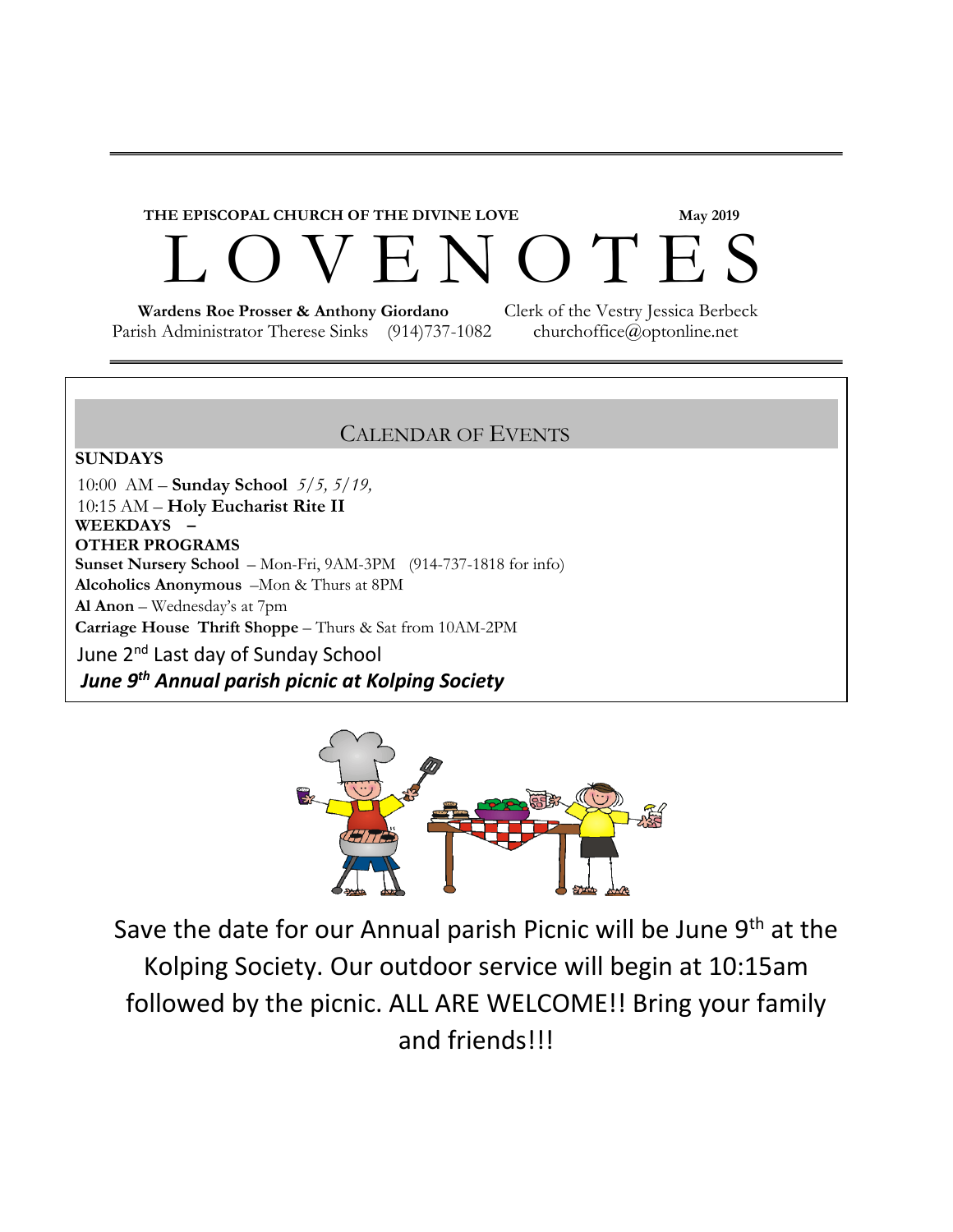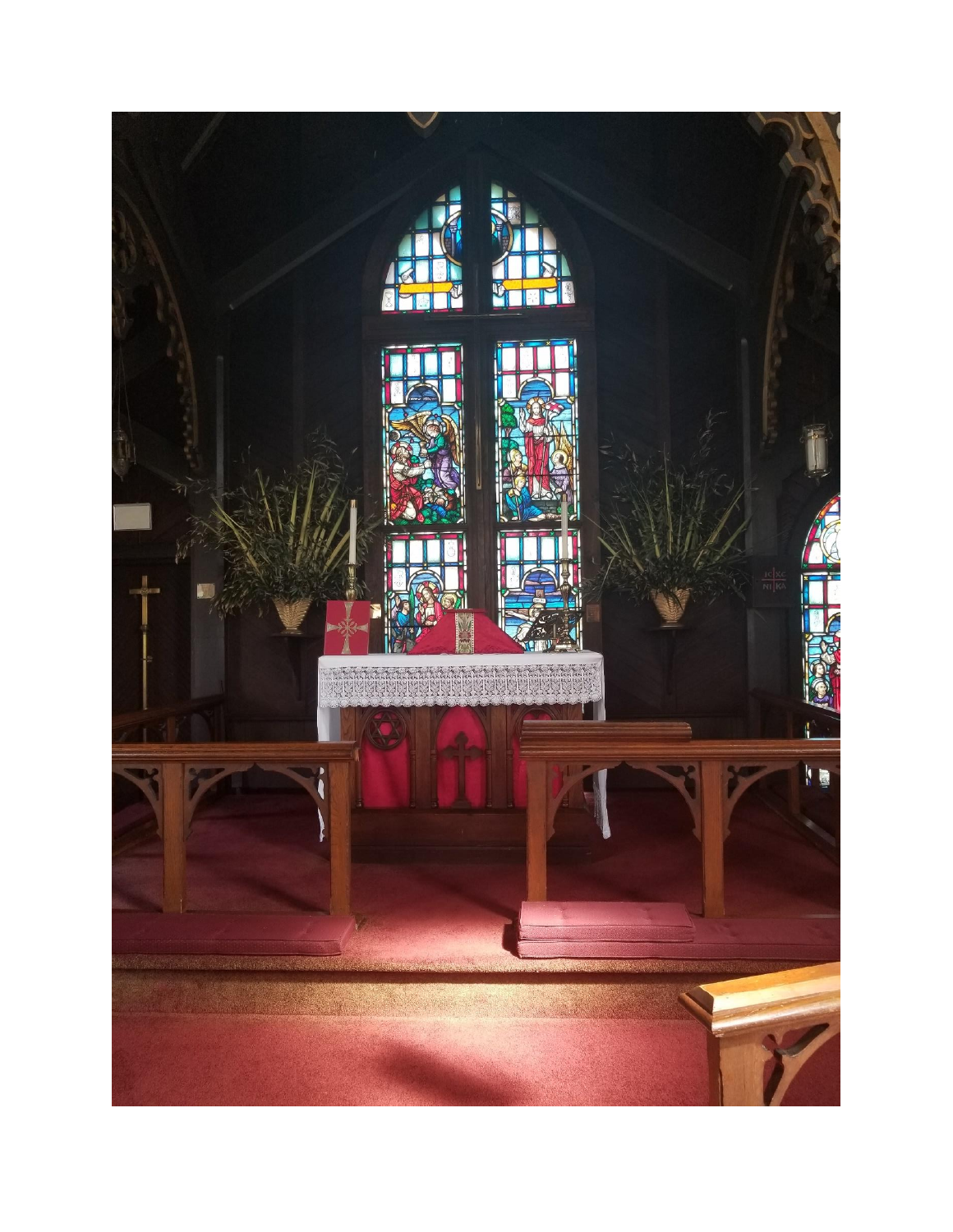The attractive new banners are hung on either side of the white fence in both parking lots! Our Bishop's visitation will coincide with our anniversary. Bishop Shin will be our visiting Celebrant and our service will be at 3:30pm on September 29<sup>th</sup>, 2019 which is St.Michael and All Angels Day. A wreath will be laid at the grave of Reverend Cruger the founder of The Church of The

Divine Love. A reception and dinner will follow at the Kolping Society Barn. Look out in the bulletin every Sunday for a question pertaining to our history and a prize will be given for the correct answer! We are so proud of all that has been overcome in the last 150 years. Thanks be to God!

- Arlene Goodenough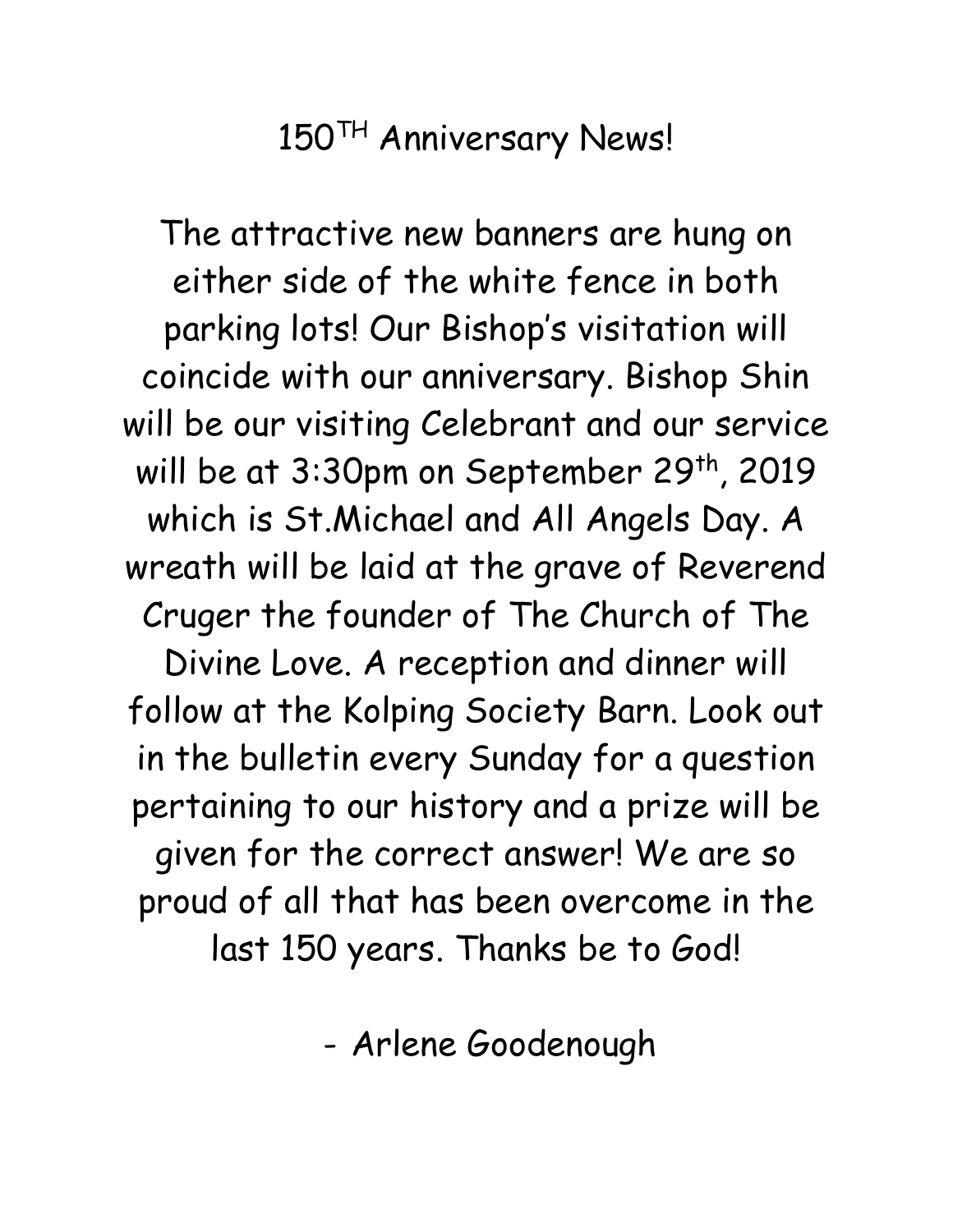# Episcopal Charities Sunday Faces of Hunger in



## Diocese

the

"With three growing children, we struggle to make ends meet and to been using this service to pick up grocery items such as milk, proteins,

fruits and vegetables. Not only does the food pantry satisfy our nutritional needs as a family, it also satisfies our need to be treated with dignity. Thank you for being an integral part of our lives.',



I am a retired woman and I am no longer able to work. My money does not go very far; it has to go for rent, medicine, utilities and other needs in addition to food. So, I'm very happy that the food pantry is here in my neighborhood. It is a great help to me; I am very thankful for the assistance I am able to receive.



**ÄCCREDITEb** CHAk1TY

Help Epsicopal Charities Transform the lives of those in need. Please give generously! [www.episcopalcharities-newyork.org](http://www.episcopalcharities-newyork.org/)